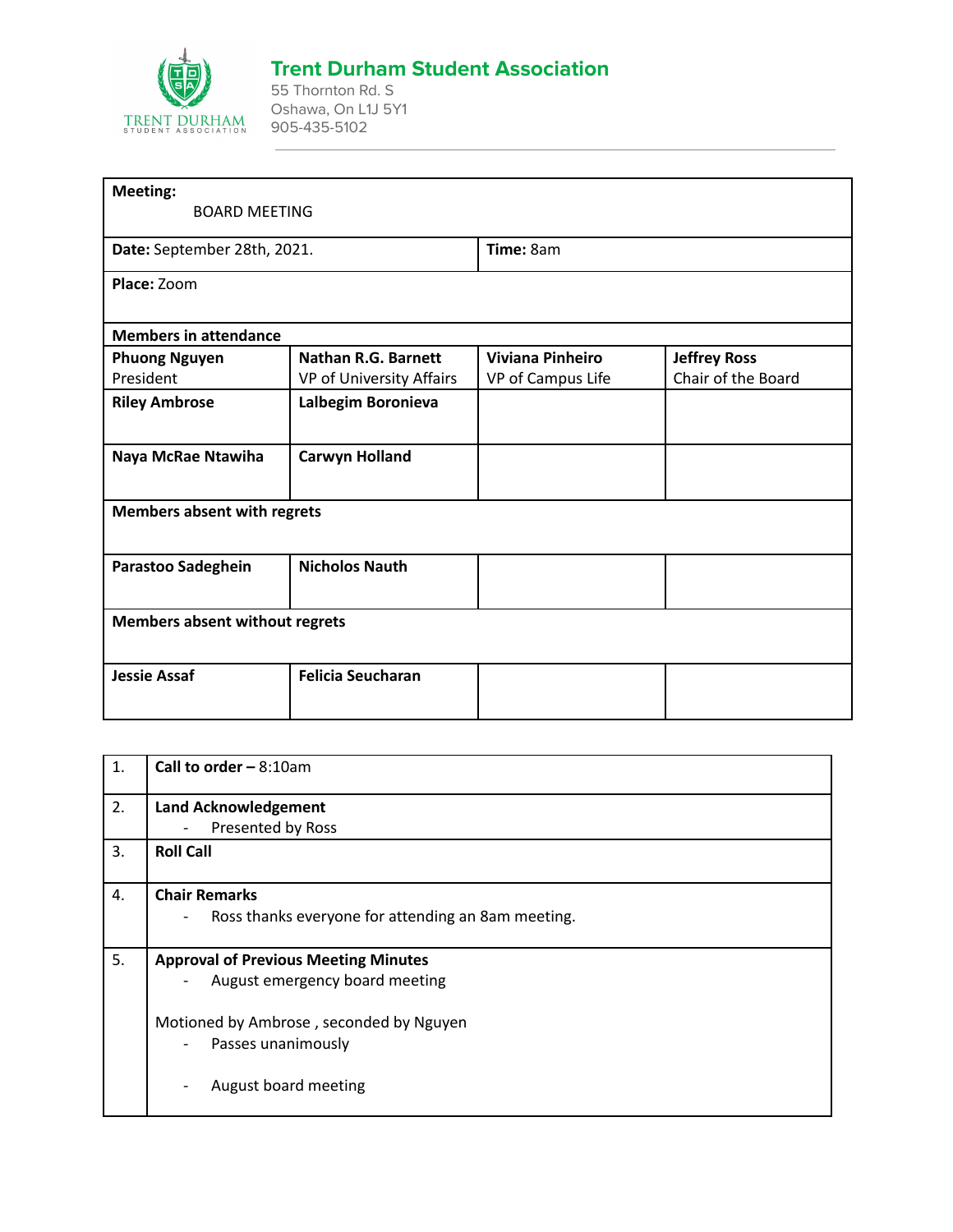

|     | Motioned by Ambrose, seconded by Pinheiro                                                                                                  |
|-----|--------------------------------------------------------------------------------------------------------------------------------------------|
|     | Passes unanimously                                                                                                                         |
| 6.  | <b>Review of Action Items</b>                                                                                                              |
|     | Barnett provided an update on the Trans Non Medical grant. It has been used quite a                                                        |
|     | few times in last month                                                                                                                    |
| 7.  | <b>Call for New Business</b>                                                                                                               |
|     |                                                                                                                                            |
|     |                                                                                                                                            |
|     |                                                                                                                                            |
| 8.  | <b>Approval of Agenda</b>                                                                                                                  |
|     |                                                                                                                                            |
|     | Motioned by Barnett, seconded by Nguyen                                                                                                    |
|     | Passes unanimously                                                                                                                         |
| 9.  | <b>Declaration of Conflict of Interest</b>                                                                                                 |
|     |                                                                                                                                            |
|     | Execs have COI on Executive transition documents                                                                                           |
| 10. | <b>Executive Updates</b>                                                                                                                   |
|     | Overview of exec updates (Attached in board drives)                                                                                        |
|     |                                                                                                                                            |
|     | The three executives gave an update of what they have been working on over the past month in                                               |
|     | August.                                                                                                                                    |
|     |                                                                                                                                            |
|     | Nguyen also provided a plan on what the TDSA is doing for September 30th with respect to the<br>National Day for Truth and Reconciliation. |
|     |                                                                                                                                            |
|     | Barnett provided an update to the Board about delegates for OUSA General Assembly. He also                                                 |
|     | provided an update on the latest OUSA Campaign.                                                                                            |
|     |                                                                                                                                            |
|     | No questions asked                                                                                                                         |
| 11. | <b>Board Updates</b>                                                                                                                       |
|     | Ntawiha provided an update about TDSA cares                                                                                                |
| 12  | <b>Executive Transition Documents</b>                                                                                                      |
|     | Barnett provided an overview of the process of creating the Executive Transition                                                           |
|     | documents.                                                                                                                                 |
|     |                                                                                                                                            |
|     | The Executives left the room for this discussion                                                                                           |
|     | Ambrose: Why doesn't the president executive not have a position specific document?                                                        |
|     | Nguyen: There is no particular reason, it was just the style I thought worked better.                                                      |
|     |                                                                                                                                            |
|     | Ambrose: Is there a specific reason why the senate and sub committees is under your document                                               |
|     | and not the president?                                                                                                                     |
|     | Barnett: It has traditionally been under the VPUA's portfolio/document?                                                                    |
| 13  | Trent University COVID-19 Protocol Check in                                                                                                |
|     |                                                                                                                                            |